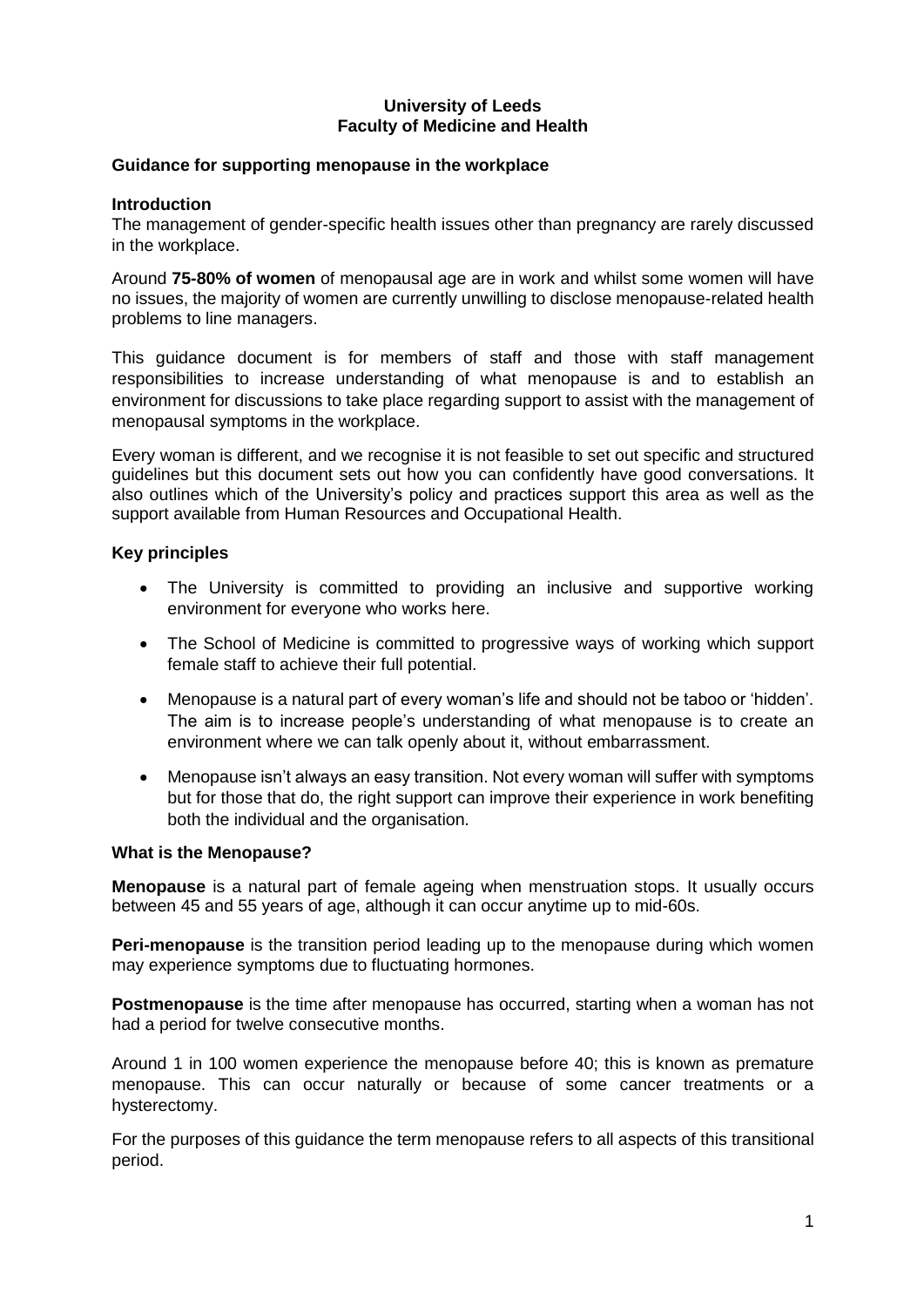# **Menopause Symptoms**

- Overall, this period of hormonal change and symptoms of the menopause usually last **between 4 and 8 years** from the last period, and 1 in 10 women experience symptoms for up to 12 years
- Around **30-60% of women** experience intermittent physical and/or psychological symptoms during the menopause
- **20-25% of women** will have hot flushes (which may not be their only symptom) which adversely affect their perceived quality of personal and working lives
- **1:4 women** experience severe symptoms

Symptoms associated with the menopause include hot flushes, palpitations, night sweats, sleep disturbance, fatigue, poor concentration / memory, irritability, mood disturbance, depression and anxiety, urinary tract infection/genito-urinary infections, skin irritation and dryness.

# **Impact of Symptoms**

The impact of symptoms can adversely affect the quality of both personal and working life. In the workplace they may:

- Lead to tiredness, poor concentration and memory.
- Be stressful, cause embarrassment and diminish confidence.

It is important to recognise that women may not experience the above symptoms in isolation. There may also be other factors about their circumstances to consider, including the development of other health conditions, caring responsibilities for ageing parents and relatives and some may also still have children living at home.

This is a normal stage of life and many adjustments can easily be made. It is important to acknowledge the potential impact of the menopause on women and become aware of the simple steps that can be taken by individuals themselves as well as by managers to support this.

## **Support for Individuals**

It is important that all staff are proactive in taking responsibility for their health and wellbeing. For women who find their menopausal symptoms are affecting their wellbeing and their capacity to carry out their work they are encouraged to seek support which may include:

- Seeing your GP for advice on available treatment options.
- Discussing your practical needs with your line manager, HR or another manager you feel comfortable talking to.
- Seeking advice from the Occupational Health service. Employees can make a selfreferral to occupational health but the University will not be able to implement any recommendations including work place adjustments unless the individual gives consent for a management referral which will usually be initiated through HR. Occupational Health will advise on this as necessary.
- Seeking confidential support from Staff Counselling and Support Services. Staff are able to contact the service through a self-referral.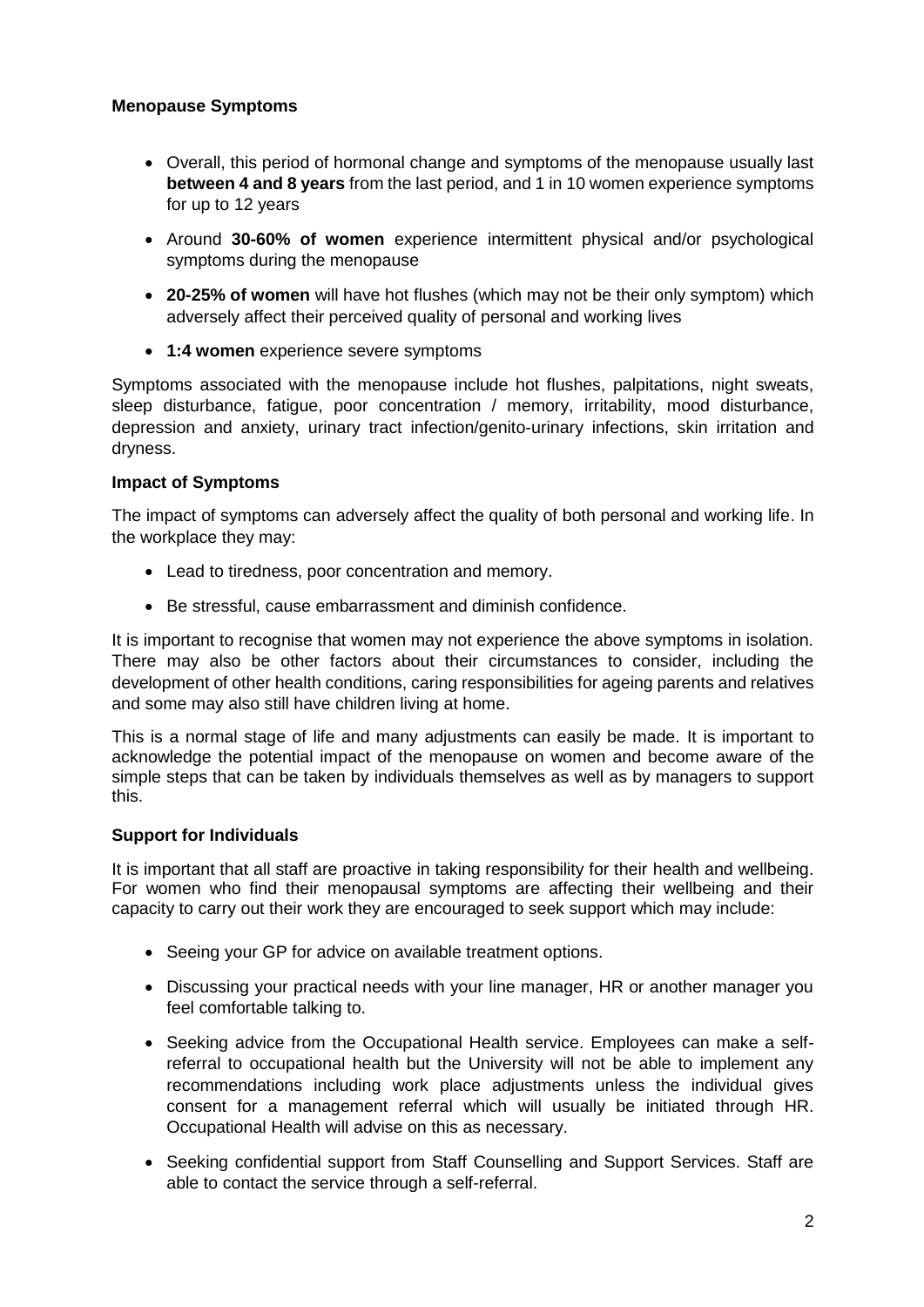• If those you work with are supportive, this can make a big difference. Talk about your symptoms and solutions with colleagues, particularly those who are also experiencing symptoms, use humour to deflect embarrassment, and work out your preferred coping strategies and working patterns.

The following are other examples of practical things that may help women dependent on their personal experience of the menopause:

- Use technology where this is helpful, e.g. for reminders or note taking.
- Avoid hot flush triggers (such as hot food and drinks) especially before presentations or meetings.
- Consider relaxation techniques such as mindfulness and other potentially helpful techniques such as cognitive behavioural therapy, as these can help reduce the impact of symptoms.
- Consider lifestyle changes through discussion with healthcare professionals.

Find out more about the menopause from available sources of information in Appendix A.

# **Guidance for Managers**

Every woman's experience of the menopause is different and there is no standard approach to supporting women at work. However, as with any health-related matter, we should provide a supportive approach and no one should experience less favourable treatment as a result of the menopause.

## **Discussing the menopause**

Regular, informal conversations and / or catch ups between manager and employee may enable discussions around changes in health to take place more easily, including issues relating to the menopause.

Some women may be reluctant to have discussions about their experience of the menopause with their manager and may prefer to initially seek guidance and support from other sources within the University.

If an employee does wishes to speak about their symptoms, or just to talk about how they are feeling (they may not recognise themselves that they are symptomatic), above all, it is important to listen to women and respond sympathetically to any requests for adjustments at work.

Similarly a male of female employee may wish to speak to you if the menopause is adversely affecting someone in their family which is in turn having an impact on them from a work perspective.

If an employee does wish to speak to you:

- Allow enough time.
- Find an appropriate room to ensure confidentiality.
- Encourage them to speak openly and honestly.
- Suggest ways in which they can be supported or signpost to sources of support (HR, Occupational Health, Health and Safety, Staff Counselling and Psychological Support).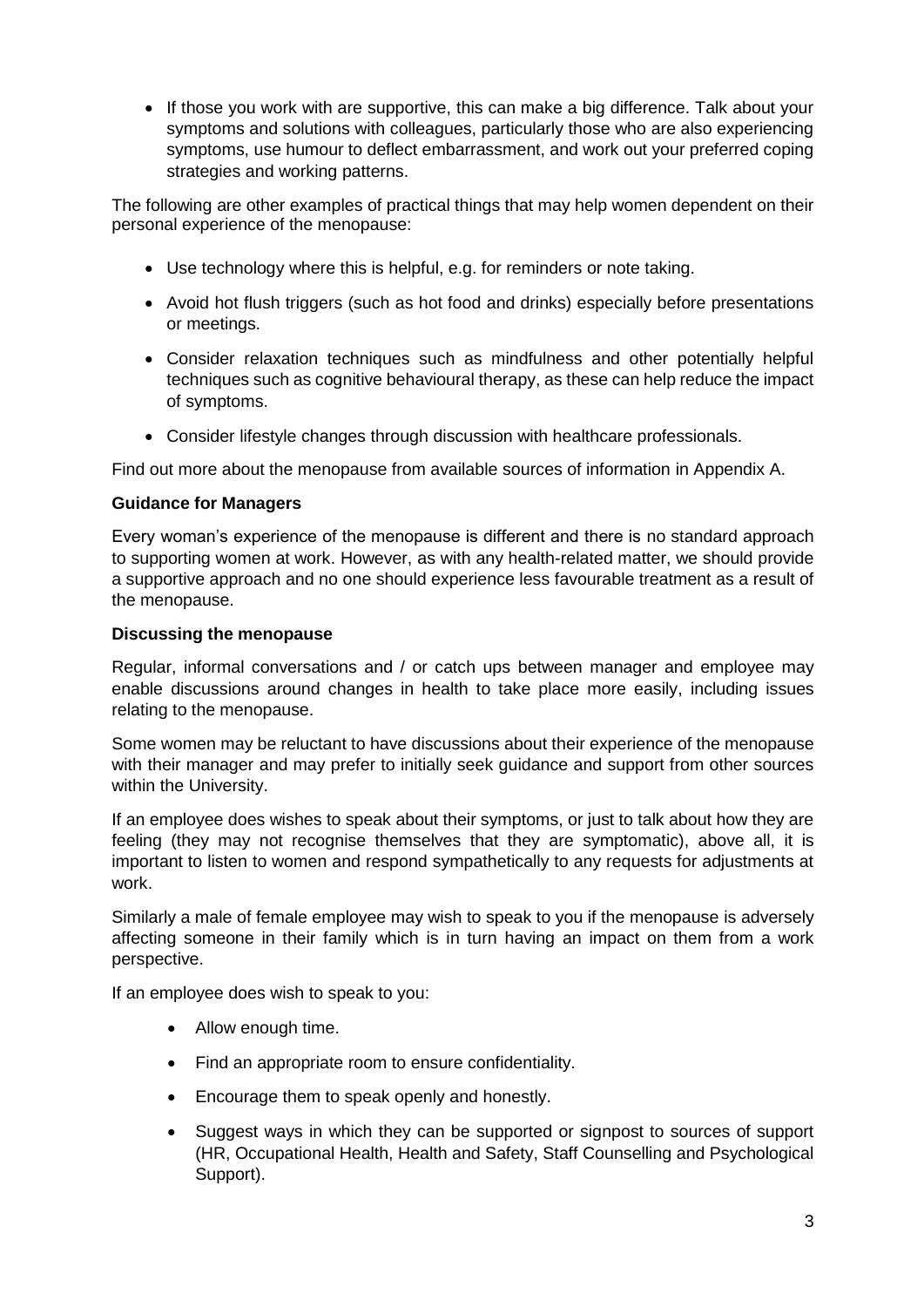• Have a follow up meeting.

Advice regarding support and possible work adjustments can also be sought from HR (facilitating the involvement of Occupational Health and sign posting other sources of support as applicable).

# **Workplace support and adjustments**

If further support is needed:

- Put support / adjustments in place and make sure there's a record of these.
- Have regular dialogue about support required and follow up meetings to review any support/adjustments.
- Agreeing if other colleagues need to know about any adjustments (the reason doesn't have to be disclosed).

Some possible support or adjustments may include:

Flexibility working arrangements for those experiencing debilitating symptoms. For example:

- Where the role permits, allowing staff to work around their symptoms, perhaps by allowing them to rest when they are tired and make the time up later, or permitting occasional homeworking when symptoms are severe.
- Some women experiencing the menopause will find that they have times of the day where symptoms are more or less problematic and start and finish times could be adjusted to take this into account. For example, women with disturbed sleep patterns may find they are more productive with a later start time.
- Flexibility around the taking of breaks, or increased breaks during the working day.
- Flexibility around attending relevant medical appointments.

Other examples of adjustments and support which may be appropriate dependent on the individuals' circumstances:

- Signposting changing and washing facilities for women to change clothes during the working day.
- Where uniforms are provided, consider if natural fibres where possible, and provide additional uniforms to ensure it is possible to change during the day. Uniform requirements may also be adjusted if necessary.
- Facilitating a more comfortable working environment, taking into account temperature and lighting, to help women manage their body temperature. Make desk fans easily available and consider if ventilation is sufficient or can be improved.
- Looking at how technology can help, e.g. for reminders or note taking if memory is affected.